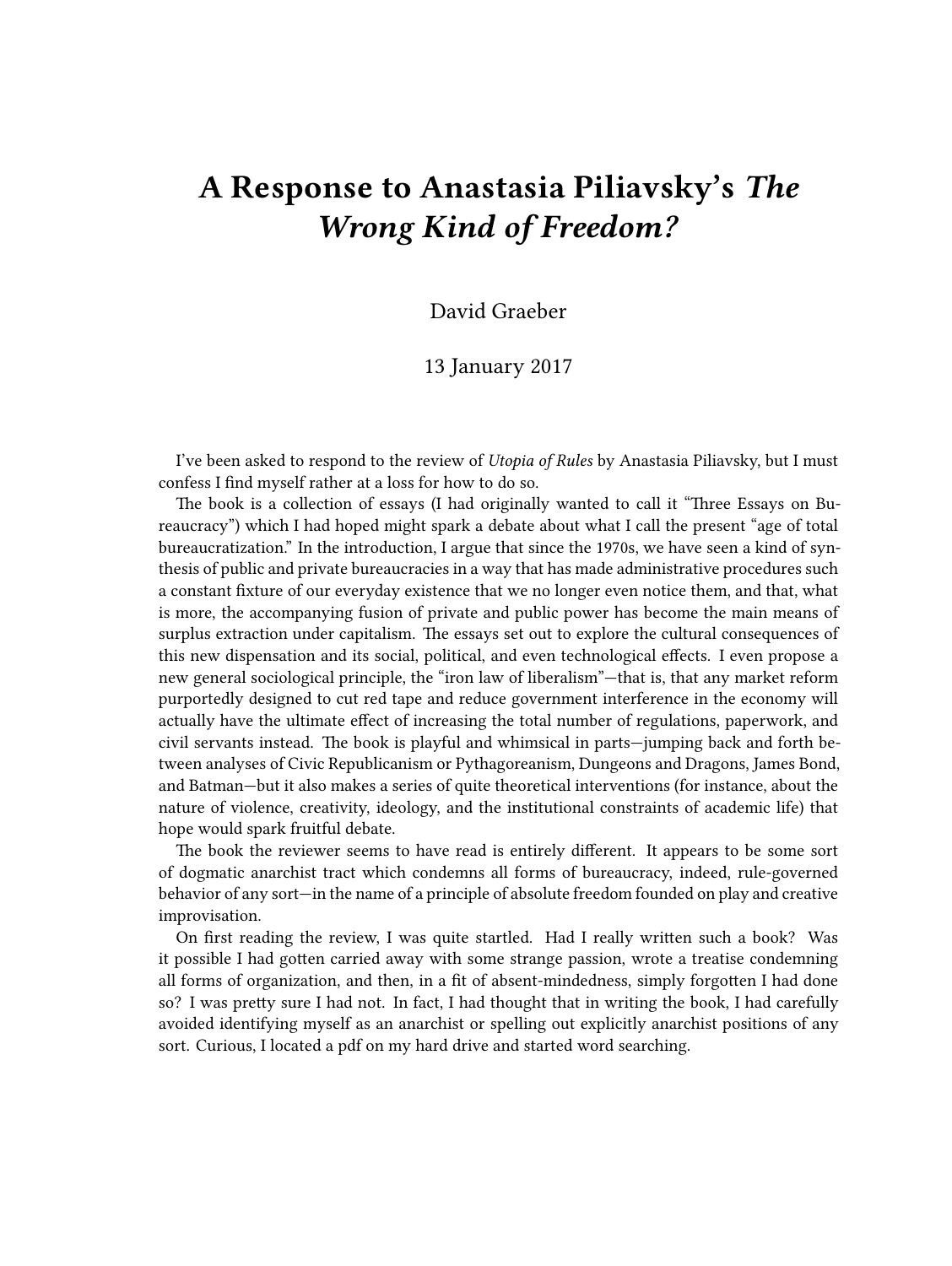Mercifully, the results confirmed that I had not, in fact, been suffering from a lapse of memory. True, the word "anarchist" or "anarchism" did appear, between them, roughly fifteen times (somewhat more than I remembered), but not a single one of those fifteen appearances took the form of an explicit advocacy of anarchism. Most were purely descriptive (a third for instance referred to superheroes or supervillains being framed as or referred to as anarchists in Hollywood movies). The only ones that had an explicit bearing on anarchist attitudes towards bureaucracy were two mentions on page 158 of Kropotin's *support* for the bureaucratic structure of the post office as a possible model for a stateless society. Anyway, I was relieved to discover that, just as I had remembered it, no statement like "I am an anarchist," "smash the state!" or "much better to adopt the anarchist position" appear in the book anywhere at all.

Neither at any point in the book do I propose the systematic elimination of all forms of bureaucracy.

Now, it is certainly true that in certain sections, I identify myself with that anti-authoritarian tradition that wishes to replace bureaucratized forms of *violence* with bottom-up, directly democratic structures. But here, I am quite careful to note that ultimately, it is the violence, and not the bureaucratic procedures themselves, that I find objectionable. In fact, such passages (they are almost all to be found in the first essay) are more descriptive than prescriptive; I am describing a movement, though in a very sympathetic way, and anyway, I studiously avoid laying out any vision of what absolute success for such a movement might entail, let alone what degree of impersonal (i.e., bureaucratic) structures would need to be maintained if the movement is absolutely successful. This is partly because I see no particular reason why I should, partly because I don't believe such questions can be answered at this juncture anyway, and partly, too, because I believe that the idea that anyone should be laying down the law on such matters, rather than working to help create the democratic institutions, whereby people can decide for themselves how much bureaucracy they would like to have in their lives, is precisely the problem.

Insofar, as I weigh in on the question at all in the book, I make it clear that I do not believe that given the opportunity, people are likely to eliminate bureaucratic procedures entirely:

Bureaucracy holds out at least the possibility of dealing with other human beings in ways that do not demand either party has to engage in all those complex and exhausting forms of interpretive labor described in the first essay in this book, where just as you can simply place your money on the counter and not have to worry about what the cashier thinks of how you are dressed, you can also pull out your validated photo ID card without having to explain to the librarian why you are so keen to read about homoerotic themes in eighteenth century British verse. Surely, this is part of the appeal. In fact, if one really ponders the matter, it is hard to imagine how, even if we do achieve some utopian communal society, some impersonal (dare I say, bureaucratic?) institutions would not still be necessary, and for just this reason. To take one obvious example: languishing on some impersonal lottery system or waiting list for a desperately needed organ transplant might be alienating and distressing, but it is difficult to envision any less impersonal way of allocating a limited pool of hearts or kidneys that would not be immeasurably worse (p.152.)

Similarly, in chapter 1, I note that bureaucratic procedures are not inherently stupid, but are rather ways of "managing social situations that are already stupid because they are founded on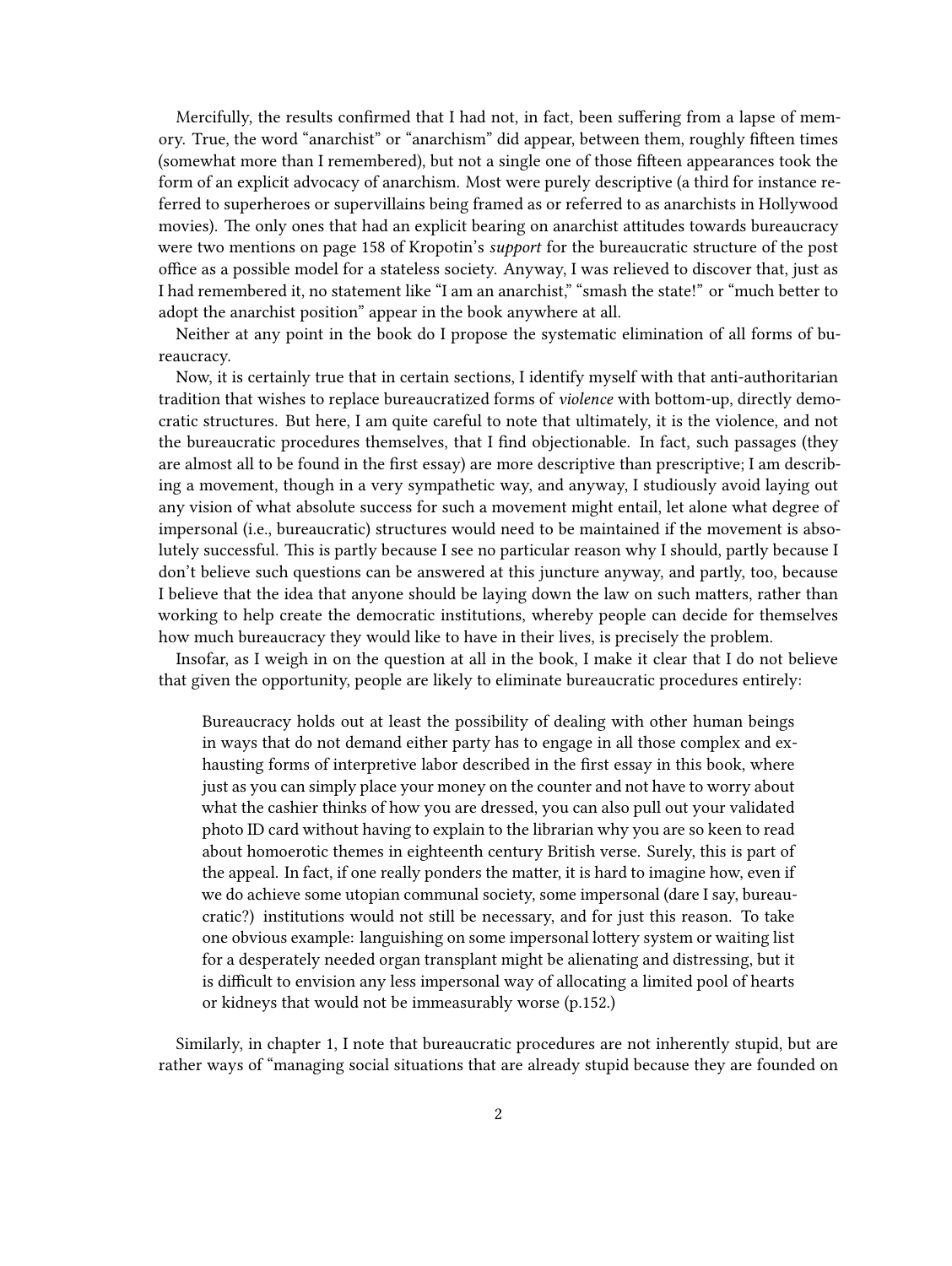structural violence" (p.57). The obvious implication is that, absent the violence, such procedures would not necessarily be objectionable, and indeed I have argued precisely this on repeated occasions when actually talking about my vision of a stateless society, which I was very much *not* doing in this book.

I find it slightly puzzling that the reviewer does not acknowledge any of this. I thought I had made my position clear. But it happens again and again. Take for instance, the story about the DAN car. The idea that DAN having to give up its car reveals the unworkability of direct democracy is quite bizarre. The point of the story was that it is hard to maintain internal direct democracy in a group when one regularly has to deal with men with firearms saying "take me to your leader"—especially if they also have the power to lock you up if you do not comply. And having a car means having to deal with such armed men regularly. Once again, it is not a point about proceduralism. It is a point about violence.

So in this case, the reviewer's argument seems to come down to "it can be hard to maintain direct democracy within a society aggressively hostile to direct democracy, so therefore societies that are not aggressively hostile to direct democracy cannot exist." How does that make any sort of sense?

Finally, I guess I will have to address the reviewer's claim that as an advocate of free play and creativity I am opposed to all forms of rules and systematization of any kind. It seems a little silly that I should have to prove I am not a lunatic. But apparently I must.

So here goes. The reviewer asks: how would it be possible to organize, say, a train system in a society with no rules at all? My answer is it would not be possible to do so, and this is why it would never occur to me to advocate a society with no rules at all. Here again, I actually wrote a paragraph explaining why that was not my position (not that I should really have had to, since it is an absurd position that no one would actually hold, but as it happens I did write it):

It is worth thinking about language for a moment, because one thing it reveals, probably better than any other example, is that there is a basic paradox in our very idea of freedom. On the one hand, rules are by their nature constraining. Speech codes, rules of etiquette, and grammatical rules, all have the effect of limiting what we can and cannot say. It is not for nothing that we all have the picture of the schoolmarm rapping a child across the knuckles for some grammatical error as one of our primordial images of oppression. But at the same time, if there were no shared conventions of any kind—no semantics, syntax, and phonemics—we had all just be babbling incoherently and would not be able to communicate with each other at all. Obviously in such circumstances, none of us would be free to do much of anything. So at some point along the way, rules-as-constraining pass over into rules-as-enabling, even if it is impossible to say exactly where. Freedom, then, really is the tension of the free play of human creativity against the rules it is constantly generating (p.199).

Rather than claiming that freedom can only come by eliminating all rules, I explicitly say that without rules, freedom would be meaningless. In case that was not clear enough:

Freedom has to be in tension with something, or it is just randomness. This sug-

gests that the absolute pure form of play, one that really is absolutely untrammeled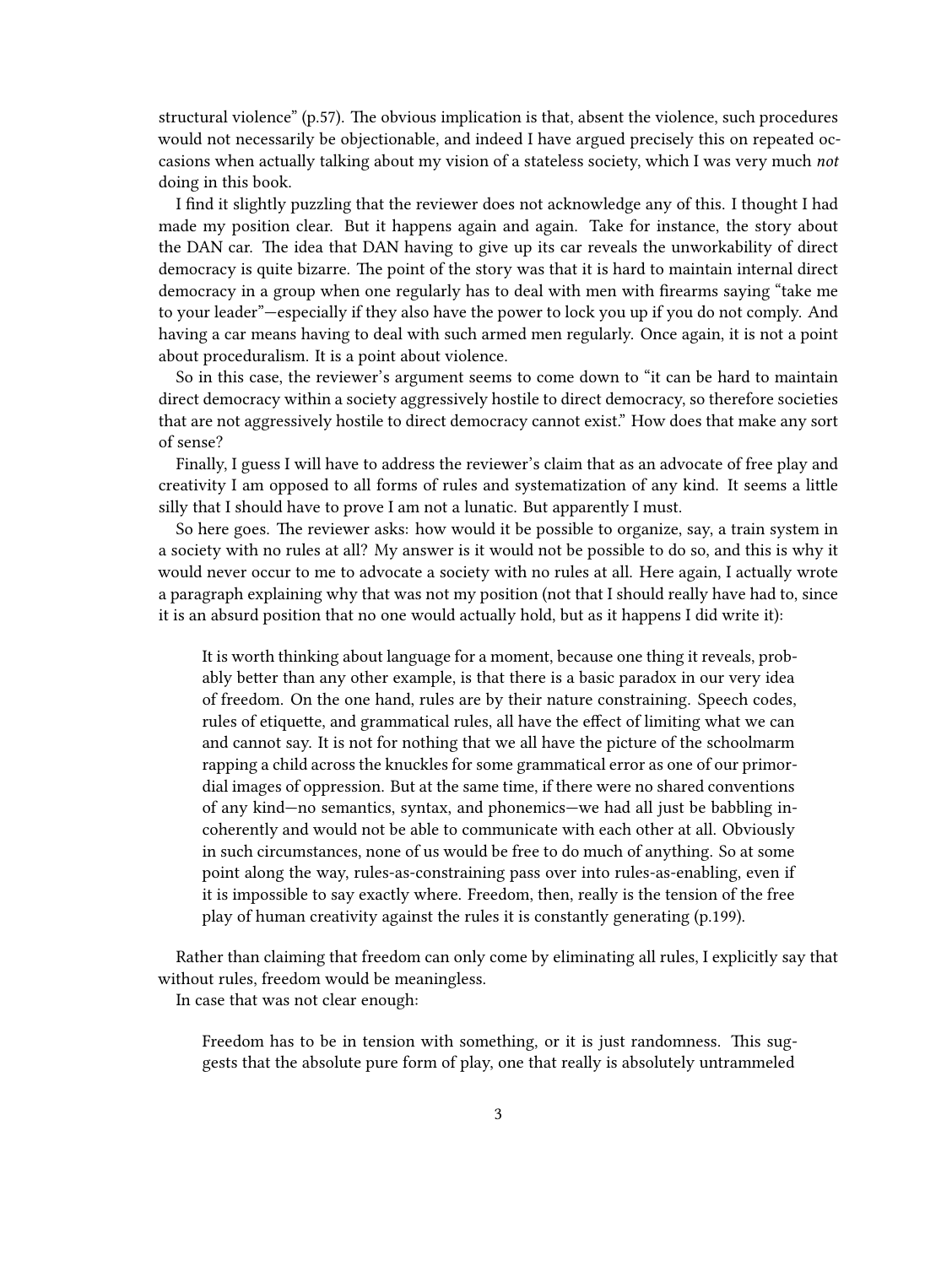by rules of any sort (other than those it itself generates and can set aside at any instance) itself can exist only in our imagination, as an aspect of those divine powers that generate the cosmos… There is also something potentially terrifying about play for just this reason, because this open-ended creativity is also what allows it to be randomly destructive. Cats play with mice. Pulling the wings off flies is also a form of play. Playful gods are rarely ones any sane person would desire to encounter (p.192–93).

I could go on but I think I have made my point. Far from advocating absolute play, I argue that its prospect often inspires legitimate terror. Games, in contrast, are I argue pleasurable in part because they are on of the few situations in life where everyone actually knows exactly what the rules are (that is what the "utopia of rules" of the title refers to.) Freedom is the tension between the two.

In conclusion: not only are almost none of the actual arguments I make in the book addressed in this review but almost all of the positions the reviewer does attribute to me are anticipated and explicitly rejected in the text. One has to ask oneself, then: how could something like this have happened? It is not like the passages cited above are written in particularly obscure or difficult language. (at least I think they are not.) How could the reviewer have missed them? The only conclusion to which I can really come is that what happened was something like this.

The reviewer

- 1. Was aware of my political affiliation ("anarchist") from sources other than the book
- 2. Came up with a kind of fantasy version of what positions she imagined an anarchist would hold on bureaucracy, rules, etc.
- 3. Searched the book for material that would seem to confirm this fantasy position, $1$  ignoring all passages that directly contradicted it
- 4. Proceeded to write a review not of the book, but of the fantasy, drawing on occasional passages in the book as apparent illustration

This is really too bad because the book was meant to spark a conversation, first of all, within the society at large about paperwork, markets, the Internet, and related topics, second of all, within the left about what a broad left-wing critique of bureaucracy, to challenge the predominant right-wing critique of bureaucracy, might be like. Rather than addressing any of this or even really acknowledging it, the reviewer seems to take it for granted that right-wing intellectual hegemony is so absolute and unassailable that any public challenge to bureaucracy will only reinforce the right-wing narrative ("risk collusion with libertarians and the Right" are her exact words)—apparently, because replacing it with a left-wing narrative is deemed ipso facto impossible.

Since it would also be a shame to take up so many pages of an academic journal just to prove that there is scholar in the world who does not embrace absurdities, let me see if I cannot use this somewhat unfortunate exchange to make a broader point. It strikes me that the two approaches

 $<sup>1</sup>$  Even if, in certain cases, they are quotes from other authors that are directly contradicted by other statements</sup> that I made myself.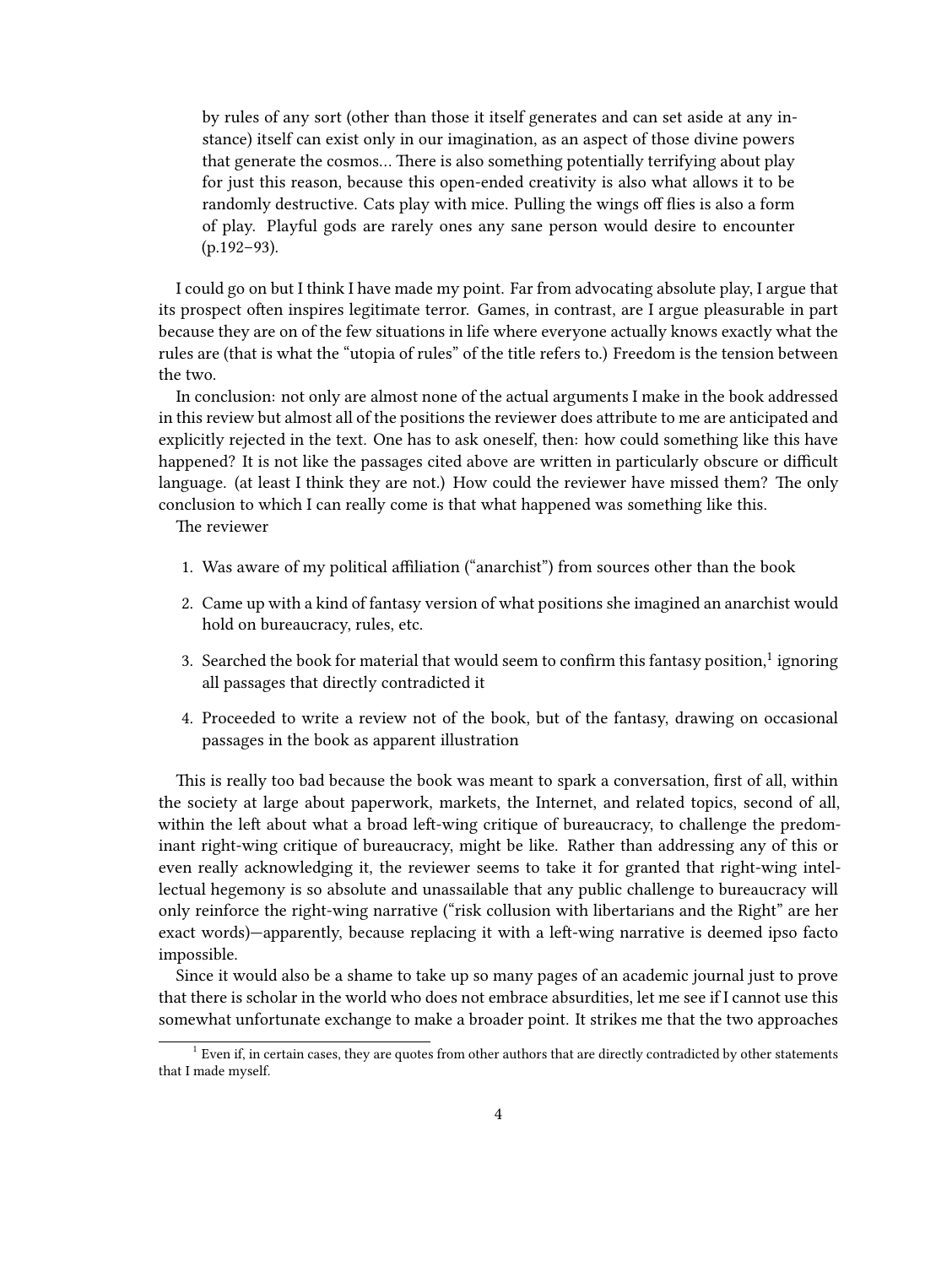outlined here—the substitution of name-calling for debate and the political defeatism—are related. Insofar, as there is a dynamic element in the contemporary left, one that both envisions a future of genuine human liberation (however conceived) and is willing to take radical steps to achieve it, it is coming from the anti-authoritarian tradition that has historically been identified with anarchism, though at this point, probably only a relatively small minority involved in that sort of politics would still wish to use the name. (I have myself been rather ambivalent in this regard: I wrote an essay once called "Fragments of an Anarchist anthropology" but only to argue that such a discipline did not exist; I have called myself an anarchist as a gesture of acknowledgement of intellectual ancestors, but have worked almost exclusively in activist groups that do not identify themselves as anarchist, even if they work on broadly anti-authoritarian principles—the Global Justice Movement, and Occupy, being only the two best known examples. I have explicitly stated on numerous occasions that there is no such thing as "anarchist anthropology" and I in no sense see myself as practicing it.) The insistence on treating anything written from a perspective broadly sympathetic with those direct democracy-oriented, anti-authoritarian movements as anarchist tracts putting forth self-evidently absurd positions (whatever their actual content), the ascription of emotional motives to the authors (I am for instance regularly referred to by reviewers as "hateful" or "angry" even in reference to tracts that are overtly whimsical and playful in tone), in the same way that accusations of "class hatred" or "man hating" was used to dismiss socialists and feminists of past generations, all this is, effectively, a way for academics to preserve their sense of themselves as left of centre while still insisting that any serious movement in the direction of greater freedom and democracy is quite impossible.

It certainly cannot be denied that the political label "anarchist" is deployed very differently than others. It would be inconceivable, for instance, to imagine an academic journal such as this reviewing a book on bureaucracy by a professor at a well-known university that begins by saying its author "loves bureaucracy with a Labour Party love" or "hates bureaucracy with a LibDem hatred." Indeed, it is generally speaking taboo to mention an author's political affiliations at all, unless, perhaps, they are an adherent of the National Front or something considered equally outré. Once, on twitter, I put out the question of whether there were any anthropologists who openly supported the Conservative party. Some anonymous tweeter popped up offering a couple names, and I responded that, if true, that would be interesting. Within hours, I was being denounced as "McCarthyite" for even asking the question. Yet, no one to my knowledge has ever accused anyone of McCarthyism for endlessly referring to me as "the anarchist anthropologist," despite the fact my twitter profile ends with the words "don't call me the anarchist anthropologist",<sup>2</sup> that I am widely rumored to have been kicked out of a job for being an anarchist (even I do not know if it is true or not because Yale refused to tell me the reasons for my dismissal), or that the British police have openly declared that just being identified as an anarchist is enough to merit one a police file as a potential subversive.<sup>3</sup> One might have imagined that publicly identifying

<sup>&</sup>lt;sup>2</sup> Just to be clear, I do not object to being called an anarchist when it is actually relevant to my political theories or practice. But I do object to being called "the anarchist anthropologist" because (1) "anarchist" is not a type of anthropology, I do not practice "anarchist anthropology," in fact in Fragments, I argue that such a discipline does not exist; I'm simply a sociocultural anthropologist who happens to believe it would be possible and desirable to someday live without the state, and (2) since no Christian Democrat is ever called "the Christian Democratic anthropologist" or centrist Labour Party supporter a "the Blairite anthropologist", I would wish for consistent treatment in my own case as well.

<sup>3</sup> Another example: when New Left Review published a review of my book *Debt: The First 500 Years* by Robin Blackburn—the review itself was quite a favorable one—the editor decided to title it *Anarchist Economics*. The book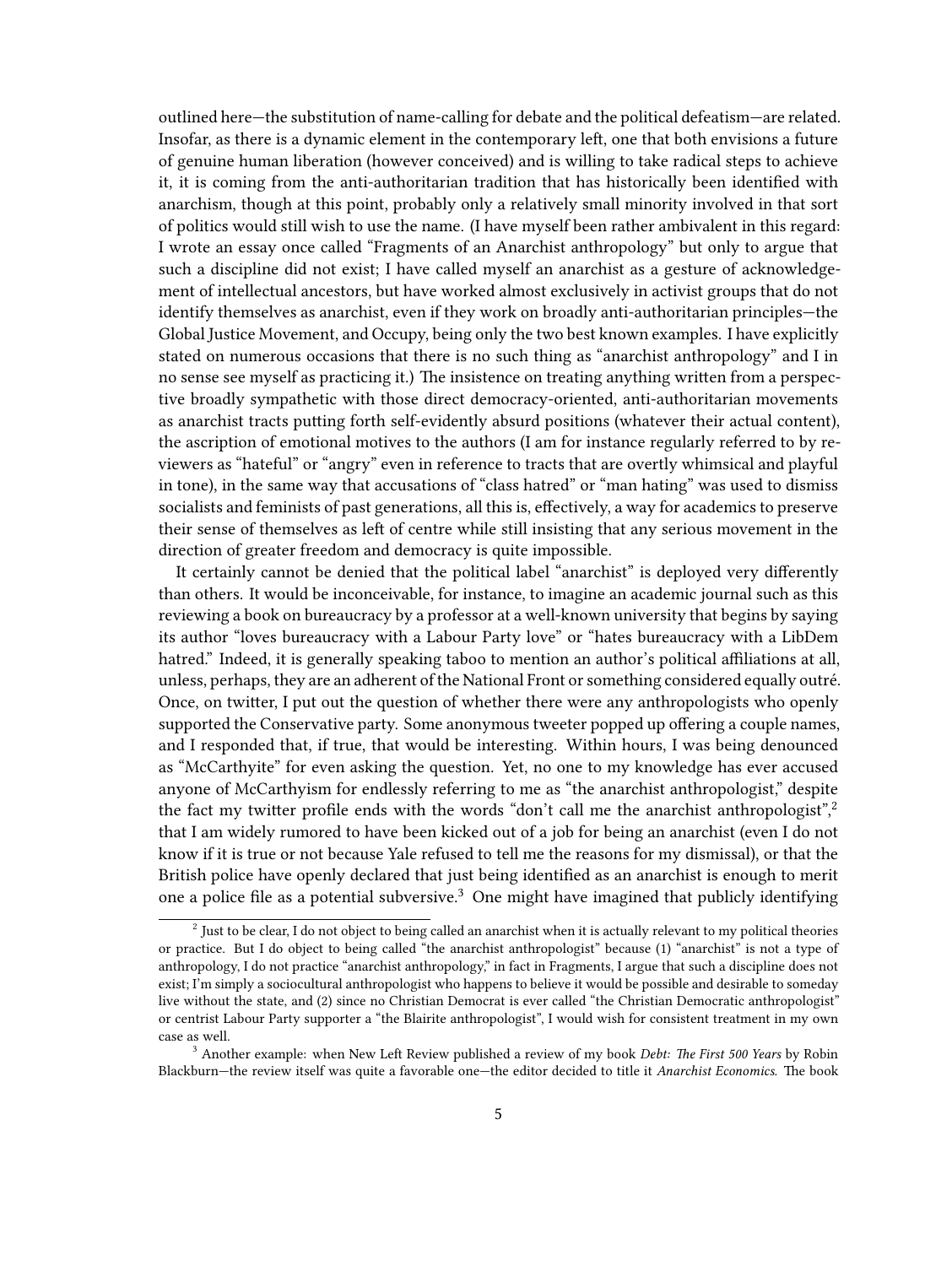a scholar, against their will, as a left-wing subversive in a way that might get them in legal or professional difficulties might be considered a form of McCarthyism, but that observing that they support the governing party would not. But apparently in contemporary academia, it is quite the other way around.

So clearly, once the word "anarchist" is invoked, different standards are held to apply especially so, if there is any evidence that a scholar so labeled is not just putting it on for rhetorical effect, but might be inclined to apply anarchist principles in practice, even if only in very limited contexts to a very limited degree. Suddenly, ordinary standards of evidence seem to fall by the wayside. Rhetorical gestures that would be disallowed in polite society are now considered unobjectionable; indeed, it is objecting to them that is often seen as dyspeptic or impolite. It is considered acceptable to assess an author's work not according to the actual arguments and the evidence assembled to support those arguments, but according to the author's imagined political visions or even imagined emotional state. It seems to me that anthropologists—scholars in general, really, but anthropologists in particular—might do well not to reproduce such behavior, but to apply our tools of analysis to understand how this process operates and what its larger political implications might be.

does not mention anarchism once, and none of its arguments are in any sense derived from the anarchist tradition. It is actually a combination of Marxism and Post-Keynesianism.